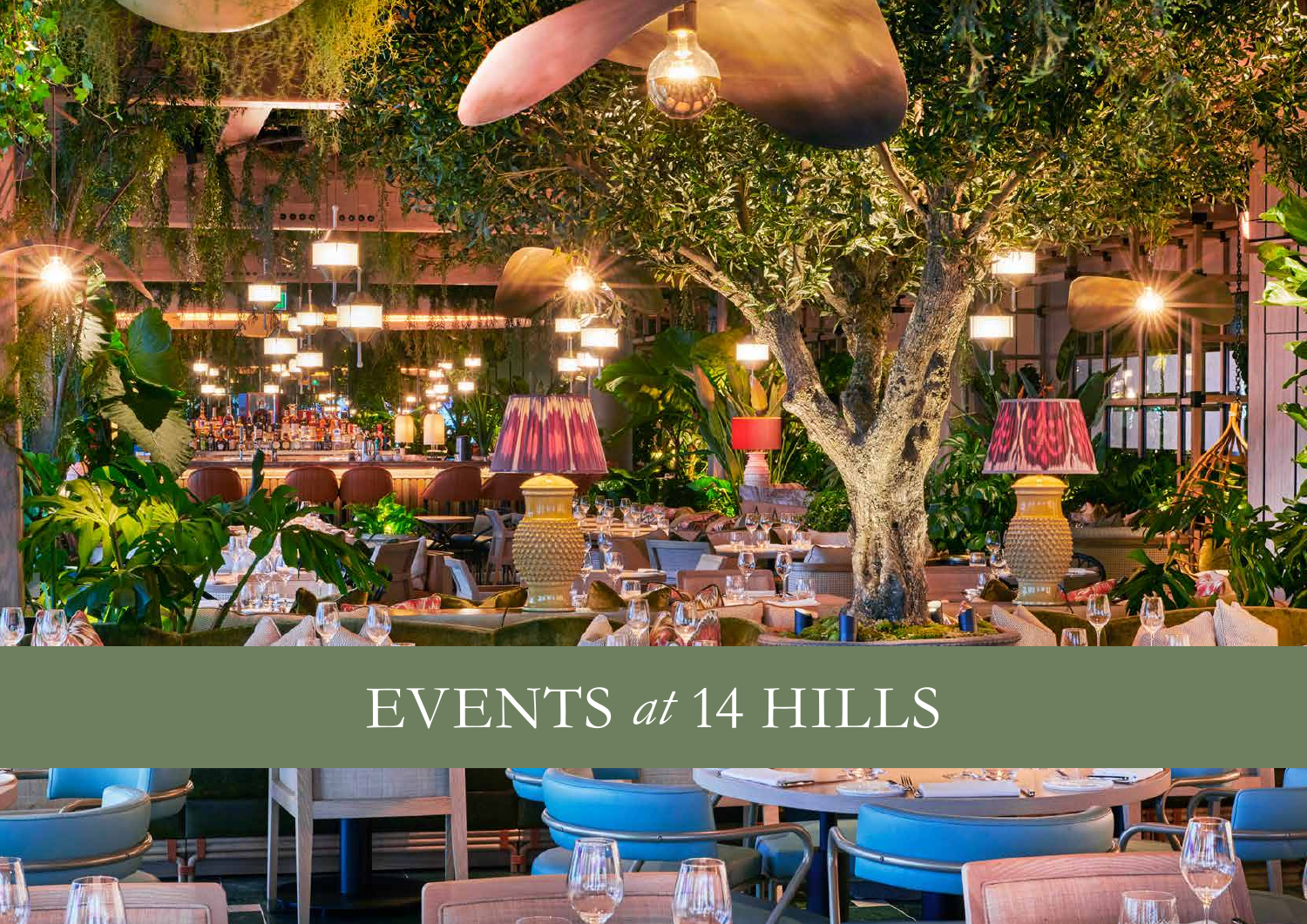#### A landmark addition to the City of London

Situated high above the bustling crowds of Fenchurch Street, 14 Hills our latest new restaurant, bar and truly stunning private dining room offers unparalleled views across the capital and as far as the hills…

Boasting floor to ceiling windows, exquisite design by Robert Angell, and the best of modern British cuisine with a touch of French flair, 14 Hills is quickly becoming a city favourite.

Bringing the outside in, guests will be immersed in an indoor garden dressed abundantly with a variety of trees and shrubs, whilst taking in many of London's greatest landmarks: Tower Bridge, The Shard and Canary Wharf.

Complemented with an extensive wine list carefully curated by our Head Sommelier, wine pairing has never felt so easy.

#headoverhills



## A NEW CITY LANDMARK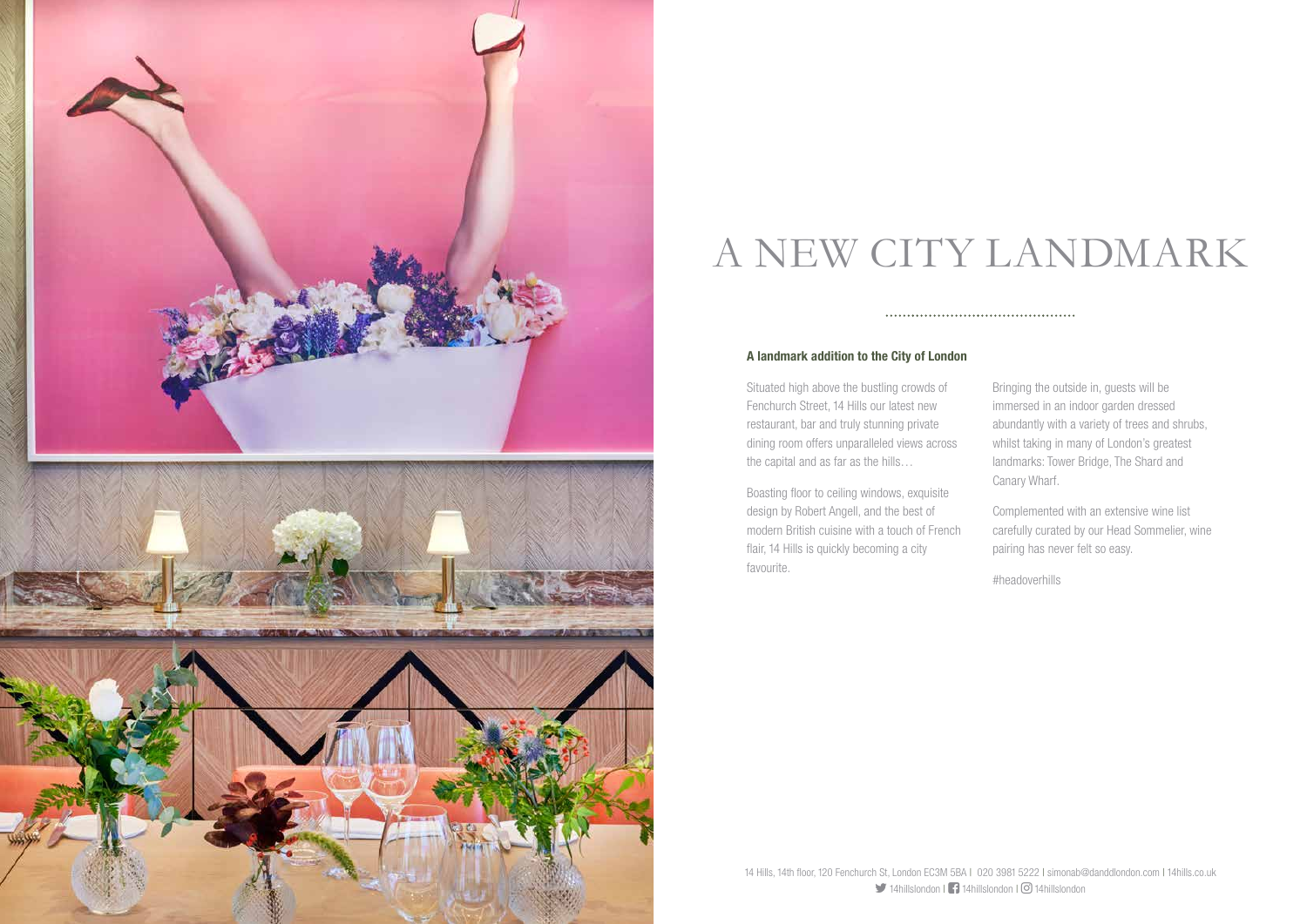## GROUP ENTERTAINING

#### The Restaurant & Bar Groups

For a sit-down meal, the restaurant is your area of choice. Stepping from the exclusive express lift, the impressive scene greets you with exquisite pergolas and a burst of abundant trees and shrubs. Dressed to impress 14 Hills the perfect spot to entertain clients or enjoy with friends. World leading design, jaw-dropping city views, think The Shard, Tower of London, Tower Bridge, and the Thames.

The Bar at 14 Hills, a destination in its own right: the perfect place to meet friends, family and colleagues. Serving mouth-watering canapés and snacks accompanied by a killer cocktail list all topped off with a backdrop like no other.

### **Capacities**

#### FINE DINING RESTAURANT

35 guests *Seated lunch or dinner*

BAR

30 guests *Standing reception*



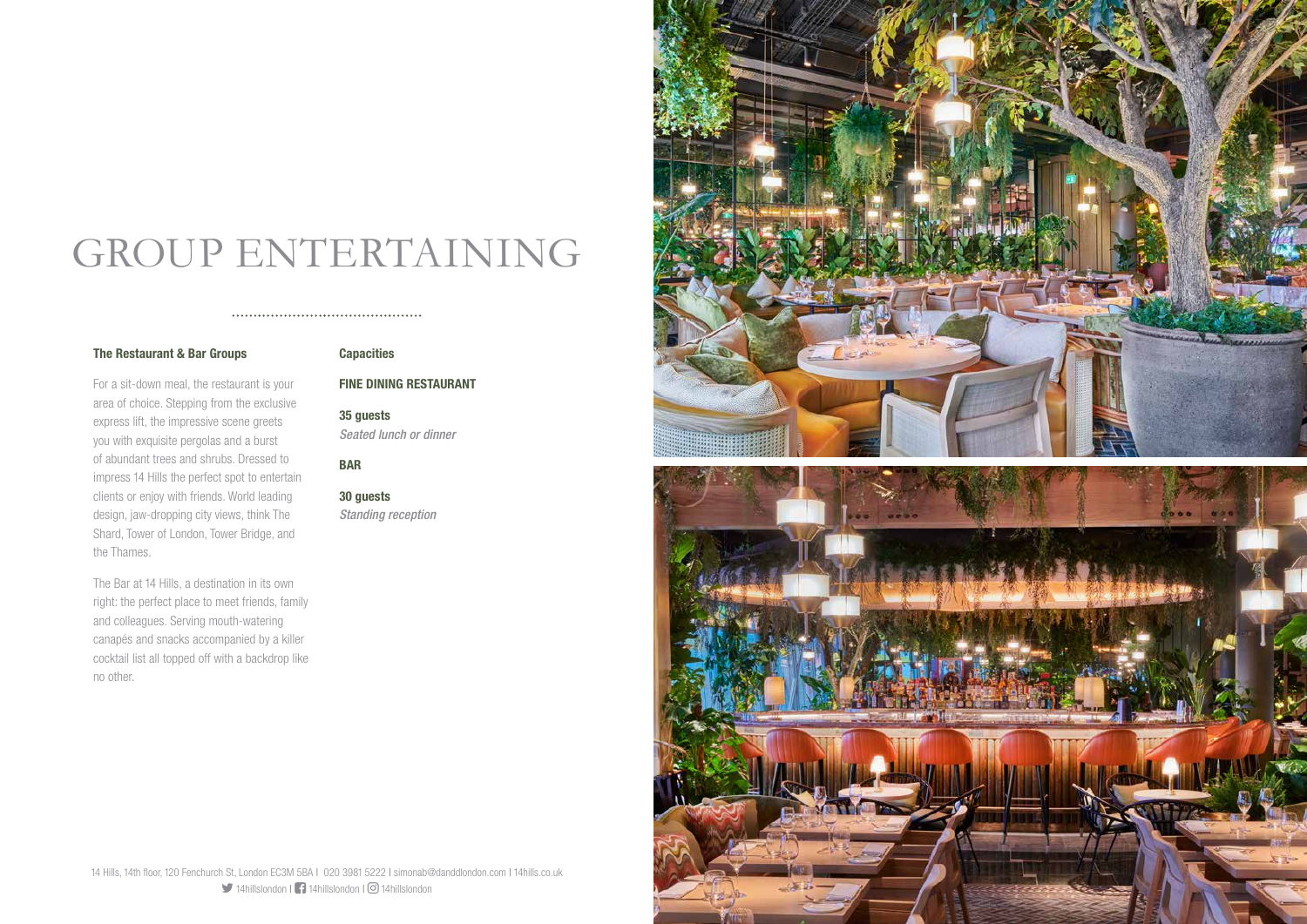**Capacity** 

Whether you are with friends, family or colleagues, 14 Hills is the perfect setting.

Whatever the occasion we've got a menu to complement it, from canapés and bowl food to sit down set menus accompanied by stunning views and our signature cocktails.

For an exclusive event, you need an exclusive location and nothing about 14 Hills is ordinary – picture a celebration for up to 170 seated guests with a Champagne arrival reception around the feature bar or a standing reception for up to 350 guests with the best views London has to offer.

WHOLE VENUE 350 guests

*Standing*

170 guests

*Seated*



### EXCLUSIVE HIRE

####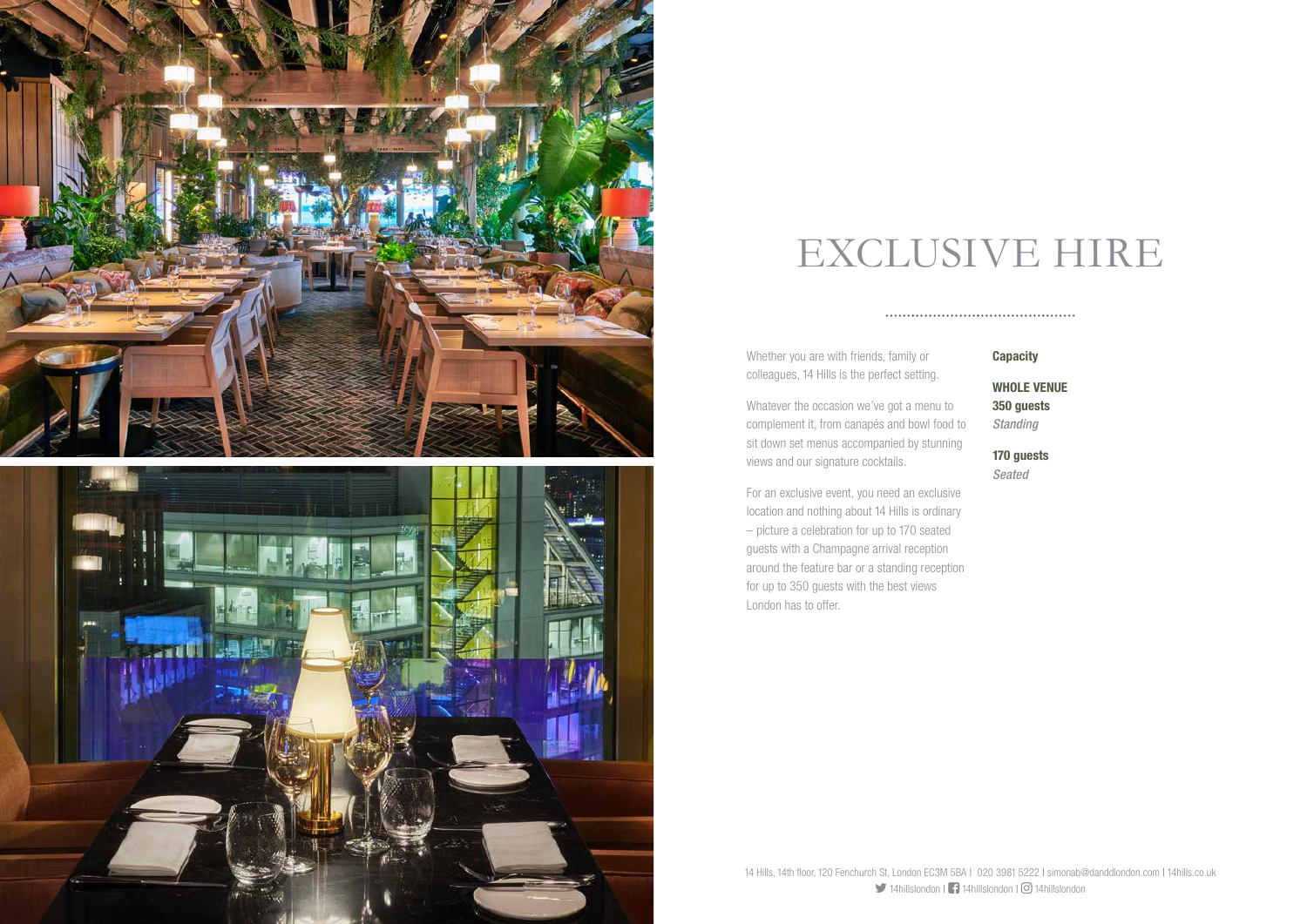14 Hills, 14th floor, 120 Fenchurch St, London EC3M 5BA | 020 3981 5222 | simonab@danddlondon.com | 14hills.co.uk 14hillslondon | 14hillslondon | 14hillslondon



### PRIVATE DINING

Pictures truly don't do it justice, the ultimate room with a view. Private dining will never be the same. Think stunning design, sumptuous surroundings, breath taking views - yep, Walkie Talkie, The Shard and even Tower Bridge.

State of the art AV, mood lighting, fully independent AC and sound - tick. Floor to ceiling windows, the best of modern British cuisine with a touch of French flair and an extensive curated wine list – tick.

#### Capacities

22 guests *Seated lunch and dinner*

35 guests *Standing reception*